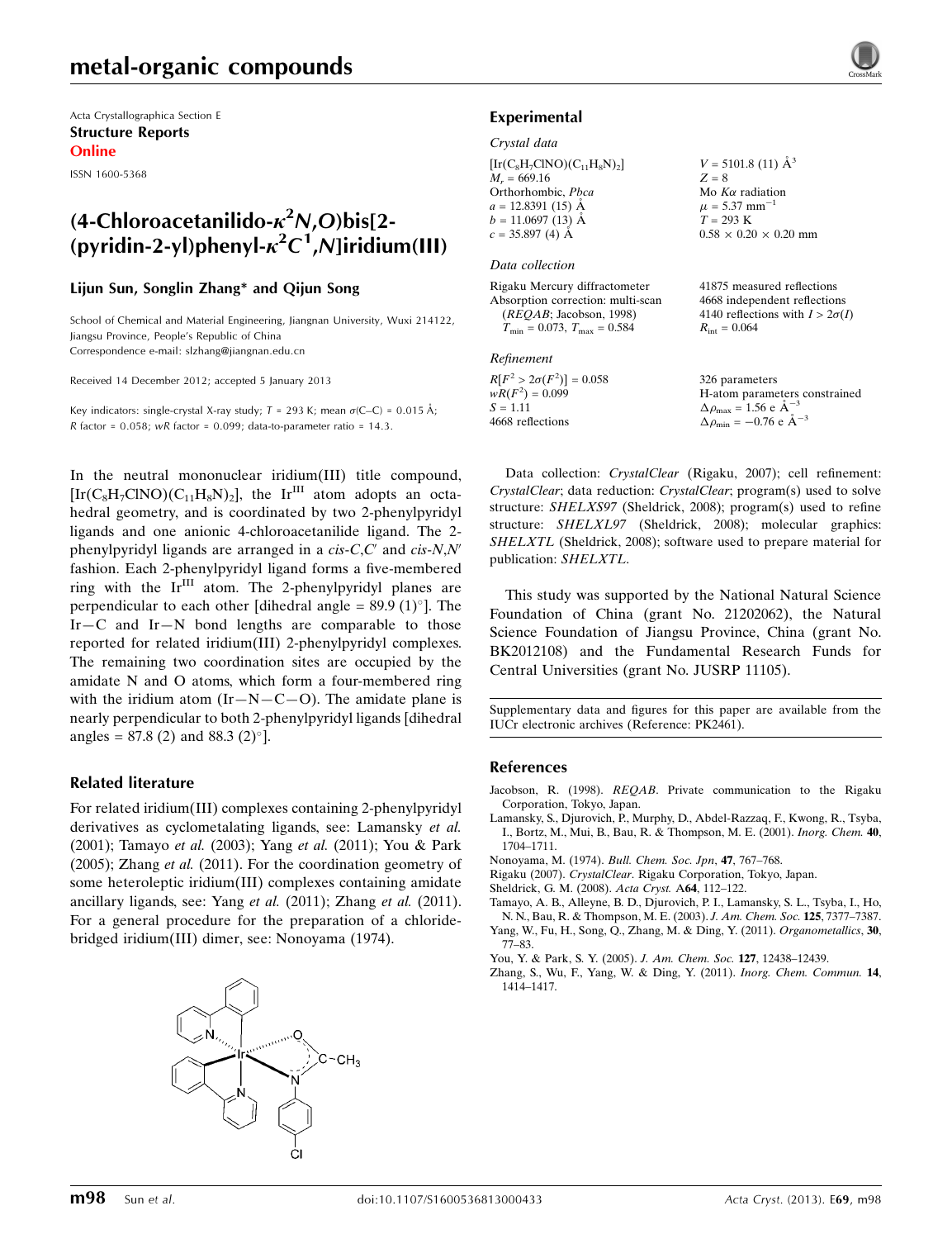# **supporting information**

*Acta Cryst.* (2013). E**69**, m98 [doi:10.1107/S1600536813000433]

# **(4-Chloroacetanilido-***κ***<sup>2</sup>** *N***,***O***)bis[2-(pyridin-2-yl)phenyl-***κ***<sup>2</sup>** *C***1 ,***N***]iridium(III)**

## **Lijun Sun, Songlin Zhang and Qijun Song**

## **S1. Comment**

Previously, the synthesis, characterization and photophysical properties of a series of iridium(III) complexes have been reported, which contain 2-phenylpyridine and their derivatives as cyclometalating ligands and various monoanionic ligands as the ancillary ligand, such as acetylacetone, picolinate, amidate and others (Lamansky *et al.*, 2001; Tamayo *et al.*, 2003; Yang *et al.*, 2011; You *et al.*, 2005; Zhang *et al.*, 2011). These complexes have shown good photoluminescence. The remote substituent effect of amidate ligand on photophysical properties was recognized (Zhang *et al.*, 2011). The simple and efficient fine tuning of the emission properties of iridium(III) amidate complexes can potentially be achieved *via* the alternation of the subtle electronic effects of amidate ancillary ligands. Herein, an acetanilide ligand was used as the ancillary ligand, which contains a *para*-chlorine on the *N*-phenyl ring. The crystal structure of the resulting phenylpyridyl iridium(III) amidate complex was obtained. The iridium(III) center adopts an octahedral geometry, which is coordinated by two 2-phenylpyridyl ligands and one *para*-chloroacetanilide ancillary ligand. The two 2-phenylpyridyl ligands are arranged in a *cis*-C, C′ and *cis*-N, N′ fashion, whose planes are nearly perpendicular to each other.

## **S2. Experimental**

The dichloro-bridged dimeric complex  $[(ppy)_2IrCl]_2$  was obtained by reaction of IrCl<sub>3</sub> with ppy ligand according to a general procedure originally developed by Nonoyama *et al.* (1974). Into a 100 ml Schlenk tube were added the dichlorobridged dimer, 2.5 equiv. of amide ligand and 10 equiv. of sodium methoxide in 15 ml CH<sub>2</sub>Cl<sub>2</sub> solvent under dinitrogen atmosphere. The mixture was stirred at room temperature for 48 h. The product mixture was filtered to remove the solids. The solvent of the resulting filtrate was removed by rotational evaporation to give the crude product powder. The powder was washed sequentially with *n*-hexane and ethers. Recrystallization by evaporation of a soution in CH<sub>2</sub>Cl<sub>2</sub>/*n*-hexane (in a 1:1 ratio) mixed solvent gave the final crystalline product.

## **S3. Refinement**

All H atoms were placed in geometrically idealized positions and constrained to ride on their parent atoms with C–H of 0.93–0.96 Å, and  $U_{iso}(H) = 1.2$ –1.5  $U_{eq}(C)$ .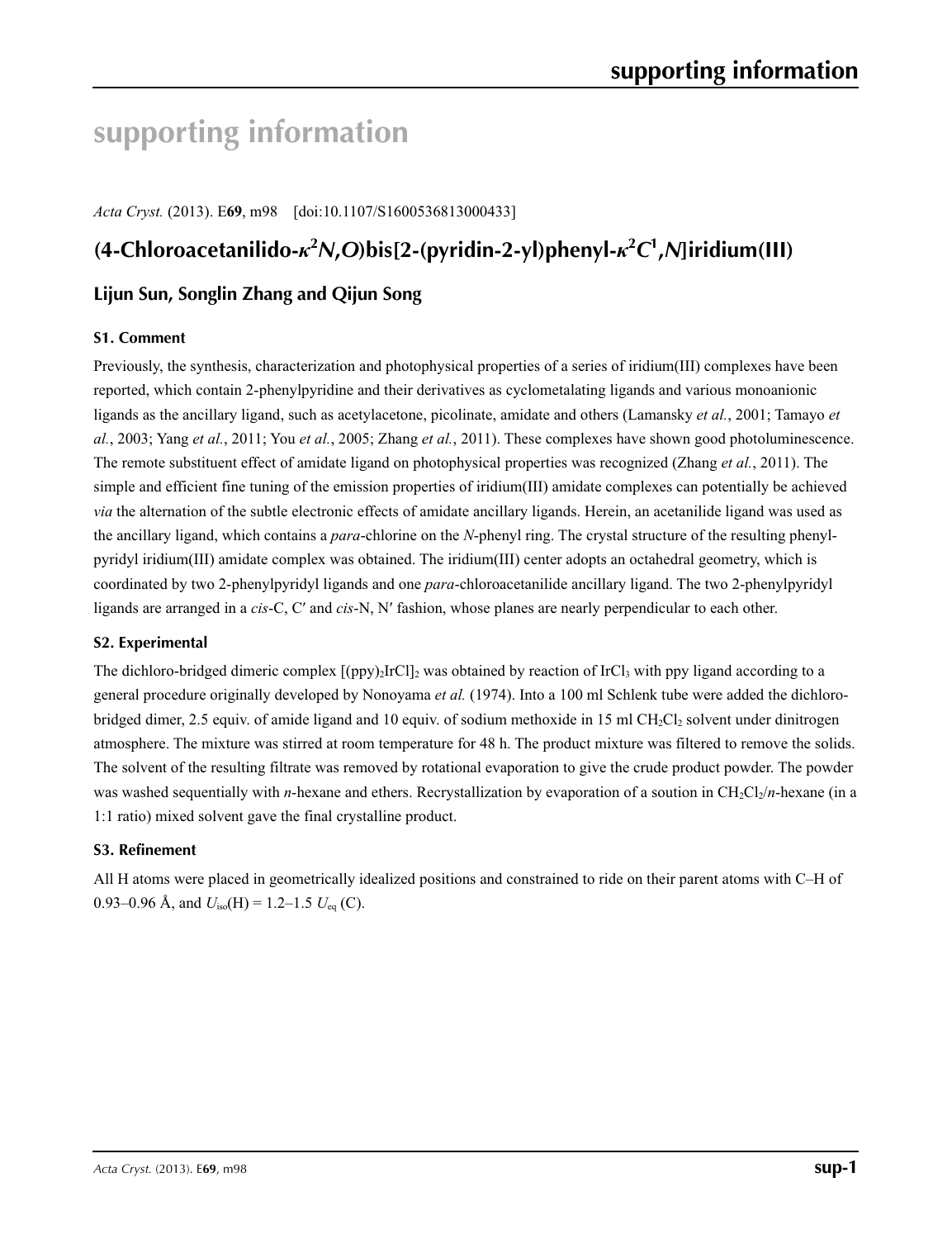

## **Figure 1**

Molecular structure of the title compound with ellipsoids drawn at the 50% probability level.

## **(4-Chloroacetanilido-***κ***<sup>2</sup>** *N***,***O***)bis[2-(pyridin-2-yl)phenyl-** *κ***<sup>2</sup>** *C***1 ,***N***]iridium(III)**

*Crystal data*

| $[Ir(C_8H_7CINO)(C_{11}H_8N)_2]$ |
|----------------------------------|
| $M_r = 669.16$                   |
| Orthorhombic, Pbca               |
| Hall symbol: -P 2ac 2ab          |
| $a = 12.8391(15)$ Å              |
| $b = 11.0697(13)$ Å              |
| $c = 35.897(4)$ Å                |
| $V = 5101.8(11)$ Å <sup>3</sup>  |
| $Z = 8$                          |
|                                  |

### *Data collection*

Rigaku Mercury diffractometer Radiation source: fine-focus sealed tube Graphite monochromator Detector resolution: 7.31 pixels mm-1

 $F(000) = 2608$  $D_x = 1.742$  Mg m<sup>-3</sup> Mo *Kα* radiation,  $\lambda = 0.71070$  Å Cell parameters from 15543 reflections  $\theta$  = 3.2–25.3°  $\mu$  = 5.37 mm<sup>-1</sup> *T* = 293 K Block, yellow  $0.58 \times 0.20 \times 0.20$  mm

*ω* scans Absorption correction: multi-scan (*REQAB*; Jacobson, 1998)  $T_{\text{min}} = 0.073$ ,  $T_{\text{max}} = 0.584$ 41875 measured reflections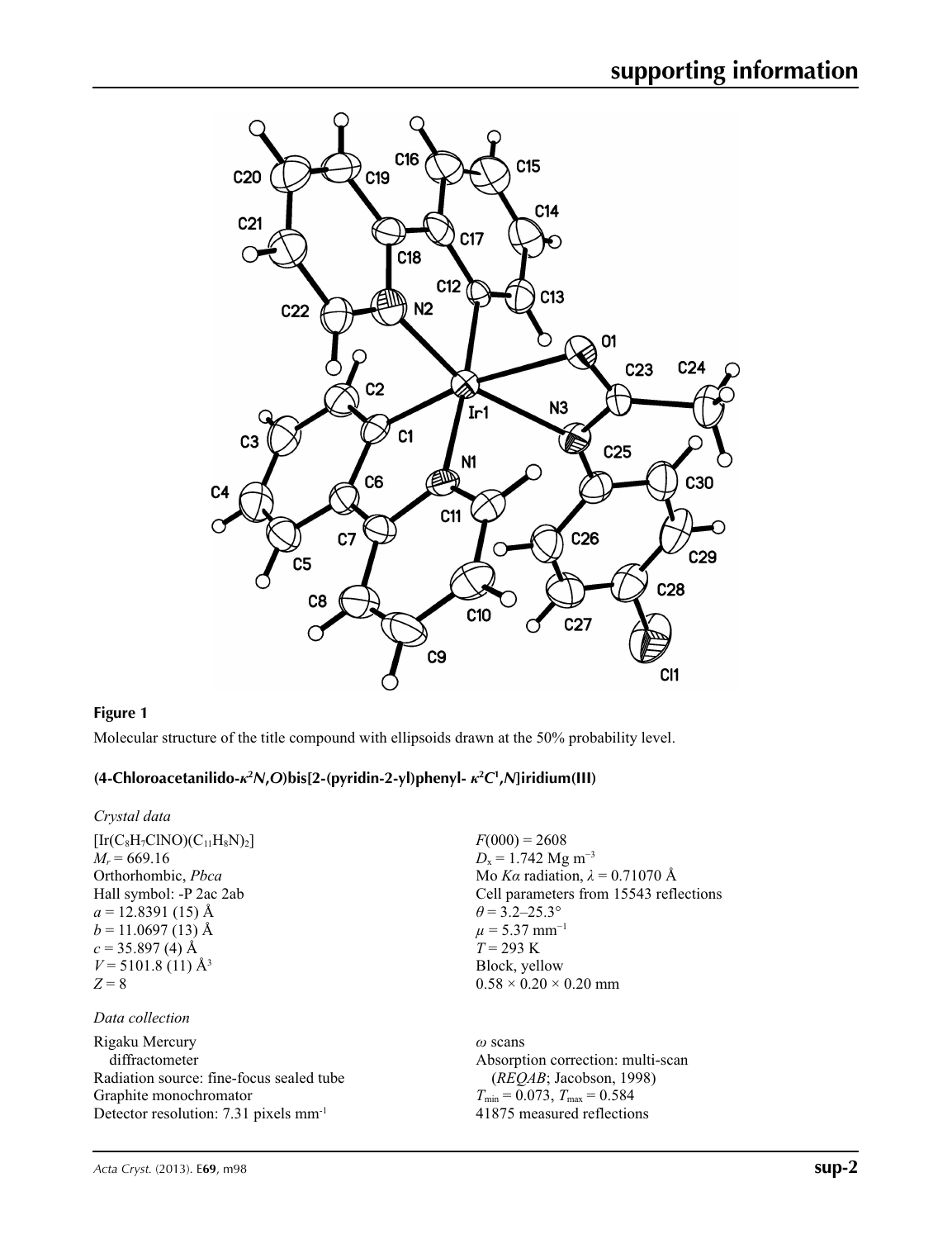| 4668 independent reflections                                            | $h = -15 \rightarrow 15$                                    |
|-------------------------------------------------------------------------|-------------------------------------------------------------|
| 4140 reflections with $I > 2\sigma(I)$                                  | $k = -12 \rightarrow 13$                                    |
| $R_{\text{int}} = 0.064$                                                | $l = -39 \rightarrow 43$                                    |
| $\theta_{\text{max}} = 25.4^{\circ}, \theta_{\text{min}} = 3.2^{\circ}$ |                                                             |
| Refinement                                                              |                                                             |
| Refinement on $F^2$                                                     | Secondary atom site location: difference Fourier            |
| Least-squares matrix: full                                              | map                                                         |
| $R[F^2 > 2\sigma(F^2)] = 0.058$                                         | Hydrogen site location: inferred from                       |
| $wR(F^2) = 0.099$                                                       | neighbouring sites                                          |
| $S = 1.11$                                                              | H-atom parameters constrained                               |
| 4668 reflections                                                        | $w = 1/[\sigma^2(F_0^2) + (0.0063P)^2 + 60.1899P]$          |
| 326 parameters                                                          | where $P = (F_0^2 + 2F_c^2)/3$                              |
| 0 restraints                                                            | $(\Delta/\sigma)_{\text{max}} = 0.002$                      |
| Primary atom site location: structure-invariant                         | $\Delta\rho_{\text{max}} = 1.56 \text{ e } \text{\AA}^{-3}$ |
| direct methods                                                          | $\Delta \rho_{\rm min} = -0.76 \text{ e } \text{\AA}^{-3}$  |

## *Special details*

**Geometry**. All e.s.d.'s (except the e.s.d. in the dihedral angle between two l.s. planes) are estimated using the full covariance matrix. The cell e.s.d.'s are taken into account individually in the estimation of e.s.d.'s in distances, angles and torsion angles; correlations between e.s.d.'s in cell parameters are only used when they are defined by crystal symmetry. An approximate (isotropic) treatment of cell e.s.d.'s is used for estimating e.s.d.'s involving l.s. planes.

**Refinement**. Refinement of  $F^2$  against ALL reflections. The weighted R-factor wR and goodness of fit *S* are based on  $F^2$ , conventional *R*-factors *R* are based on *F*, with *F* set to zero for negative  $F^2$ . The threshold expression of  $F^2 > \sigma(F^2)$  is used only for calculating *R*-factors(gt) *etc*. and is not relevant to the choice of reflections for refinement. *R*-factors based on *F*<sup>2</sup> are statistically about twice as large as those based on *F*, and *R*- factors based on ALL data will be even larger.

|                | $\boldsymbol{x}$ | у             | Z           | $U_{\rm iso}$ */ $U_{\rm eq}$ |
|----------------|------------------|---------------|-------------|-------------------------------|
| Ir1            | 0.52201(3)       | 0.20795(3)    | 0.647807(9) | 0.03746(11)                   |
| C11            | 0.3095(3)        | 0.6436(3)     | 0.50134(10) | 0.1069(13)                    |
| O <sub>1</sub> | 0.5741(5)        | 0.3599(5)     | 0.68362(16) | 0.0476(15)                    |
| N1             | 0.6555(5)        | 0.2045(6)     | 0.61709(18) | 0.0394(16)                    |
| N <sub>2</sub> | 0.5537(7)        | 0.0664(7)     | 0.6804(2)   | 0.061(2)                      |
| N <sub>3</sub> | 0.4950(5)        | 0.3970(6)     | 0.63019(19) | 0.0417(18)                    |
| C1             | 0.4800(7)        | 0.0911(7)     | 0.6084(2)   | 0.039(2)                      |
| C <sub>2</sub> | 0.3862(8)        | 0.0282(9)     | 0.6052(3)   | 0.055(3)                      |
| H2             | 0.3350           | 0.0393        | 0.6231      | $0.066*$                      |
| C <sub>3</sub> | 0.3673(9)        | $-0.0505(9)$  | 0.5759(3)   | 0.064(3)                      |
| H <sub>3</sub> | 0.3040           | $-0.0910$     | 0.5741      | $0.076*$                      |
| C4             | 0.4440(10)       | $-0.0680(10)$ | 0.5492(3)   | 0.067(3)                      |
| H4             | 0.4316           | $-0.1196$     | 0.5293      | $0.081*$                      |
| C <sub>5</sub> | 0.5373(9)        | $-0.0104(9)$  | 0.5519(3)   | 0.059(3)                      |
| H <sub>5</sub> | 0.5885           | $-0.0240$     | 0.5340      | $0.070*$                      |
| C6             | 0.5566(8)        | 0.0689(8)     | 0.5813(2)   | 0.045(2)                      |
| C7             | 0.6552(7)        | 0.1308(8)     | 0.5868(2)   | 0.044(2)                      |
| C8             | 0.7431(9)        | 0.1250(10)    | 0.5643(3)   | 0.062(3)                      |
| H8             | 0.7437           | 0.0739        | 0.5438      | $0.075*$                      |
| C9             | 0.8285(9)        | 0.1937(11)    | 0.5722(3)   | 0.067(3)                      |
| H9             | 0.8873           | 0.1894        | 0.5571      | $0.080*$                      |

*Fractional atomic coordinates and isotropic or equivalent isotropic displacement parameters (Å2 )*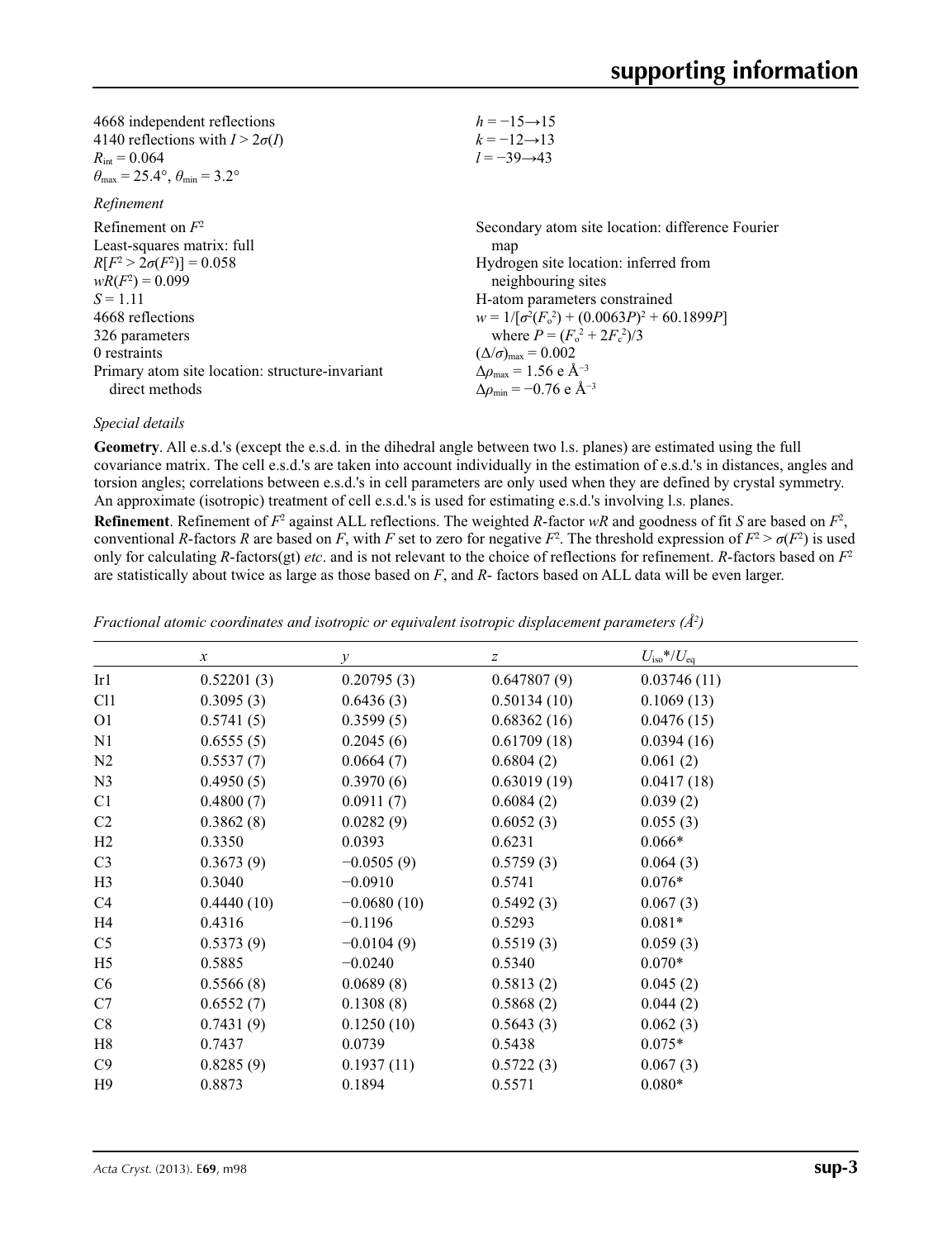| C10             | 0.8271(8)  | 0.2694(10)    | 0.6026(3) | 0.061(3)   |
|-----------------|------------|---------------|-----------|------------|
| H10             | 0.8841     | 0.3180        | 0.6083    | $0.074*$   |
| C11             | 0.7394(7)  | 0.2712(8)     | 0.6244(3) | 0.048(2)   |
| H11             | 0.7384     | 0.3212        | 0.6452    | $0.057*$   |
| C12             | 0.3849(5)  | 0.2006(7)     | 0.6768(2) | 0.0288(16) |
| C13             | 0.3043(8)  | 0.2713(9)     | 0.6708(3) | 0.056(3)   |
| H13             | 0.3085     | 0.3286        | 0.6519    | $0.067*$   |
| C14             | 0.2129(8)  | 0.2639(11)    | 0.6915(3) | 0.066(3)   |
| H14             | 0.1575     | 0.3160        | 0.6869    | $0.079*$   |
| C15             | 0.2069(9)  | 0.1791(11)    | 0.7185(4) | 0.073(3)   |
| H15             | 0.1470     | 0.1727        | 0.7329    | $0.088*$   |
| C16             | 0.2895(8)  | 0.1019(10)    | 0.7247(3) | 0.064(3)   |
| H16             | 0.2853     | 0.0423        | 0.7429    | $0.077*$   |
| C17             | 0.3792(7)  | 0.1150(9)     | 0.7032(3) | 0.049(2)   |
| C18             | 0.4726(8)  | 0.0400(8)     | 0.7067(2) | 0.046(2)   |
| C19             | 0.4866(8)  | $-0.0518(9)$  | 0.7327(2) | 0.055(3)   |
| H19             | 0.4337     | $-0.0694$     | 0.7495    | $0.066*$   |
| C20             | 0.5770(9)  | $-0.1162(10)$ | 0.7337(3) | 0.063(3)   |
| H20             | 0.5858     | $-0.1765$     | 0.7515    | $0.076*$   |
| C21             | 0.6547(9)  | $-0.0930(9)$  | 0.7087(3) | 0.059(3)   |
| H21             | 0.7158     | $-0.1378$     | 0.7096    | $0.071*$   |
| C22             | 0.6436(7)  | $-0.0036(8)$  | 0.6822(3) | 0.047(2)   |
| H <sub>22</sub> | 0.6970     | 0.0099        | 0.6652    | $0.056*$   |
| C23             | 0.5404(7)  | 0.4395(8)     | 0.6608(2) | 0.042(2)   |
| C <sub>24</sub> | 0.5570(8)  | 0.5710(8)     | 0.6703(3) | 0.060(3)   |
| H24A            | 0.4970     | 0.6015        | 0.6832    | $0.091*$   |
| H24B            | 0.5673     | 0.6163        | 0.6478    | $0.091*$   |
| H24C            | 0.6173     | 0.5789        | 0.6859    | $0.091*$   |
| C <sub>25</sub> | 0.4504(7)  | 0.4570(9)     | 0.6010(3) | 0.050(2)   |
| C <sub>26</sub> | 0.4552(10) | 0.4051(10)    | 0.5657(3) | 0.069(3)   |
| H <sub>26</sub> | 0.4883     | 0.3310        | 0.5626    | $0.083*$   |
| C27             | 0.4117(9)  | 0.4619(11)    | 0.5354(3) | 0.071(3)   |
| H27             | 0.4153     | 0.4259        | 0.5121    | $0.085*$   |
| C28             | 0.3634(10) | 0.5700(11)    | 0.5395(3) | 0.071(3)   |
| C29             | 0.3555(10) | 0.6215(10)    | 0.5731(4) | 0.076(4)   |
| H <sub>29</sub> | 0.3217     | 0.6954        | 0.5754    | $0.091*$   |
| C30             | 0.3972(9)  | 0.5661(9)     | 0.6046(3) | 0.067(3)   |
| H30             | 0.3896     | 0.6018        | 0.6279    | $0.081*$   |
|                 |            |               |           |            |

*Atomic displacement parameters (Å2 )*

|                 | $U^{11}$    | $I^{p2}$    | $I^{\beta 3}$ | $I^{12}$    | $U^{13}$    | $L^{23}$       |
|-----------------|-------------|-------------|---------------|-------------|-------------|----------------|
| Ir1             | 0.04144(19) | 0.03439(18) | 0.03655(19)   | 0.00003(16) | 0.00421(15) | $-0.00038(16)$ |
| C <sub>11</sub> | 0.142(3)    | 0.083(2)    | 0.095(3)      | $-0.004(2)$ | $-0.052(2)$ | 0.027(2)       |
| O <sub>1</sub>  | 0.058(4)    | 0.045(4)    | 0.040(3)      | $-0.003(3)$ | 0.001(3)    | $-0.008(3)$    |
| N <sub>1</sub>  | 0.043(4)    | 0.041(4)    | 0.034(4)      | $-0.001(4)$ | 0.006(3)    | 0.009(3)       |
| N <sub>2</sub>  | 0.076(6)    | 0.054(5)    | 0.052(5)      | $-0.013(5)$ | 0.000(5)    | $-0.005(4)$    |
| N <sub>3</sub>  | 0.044(4)    | 0.042(4)    | 0.039(4)      | 0.010(3)    | $-0.006(3)$ | 0.010(3)       |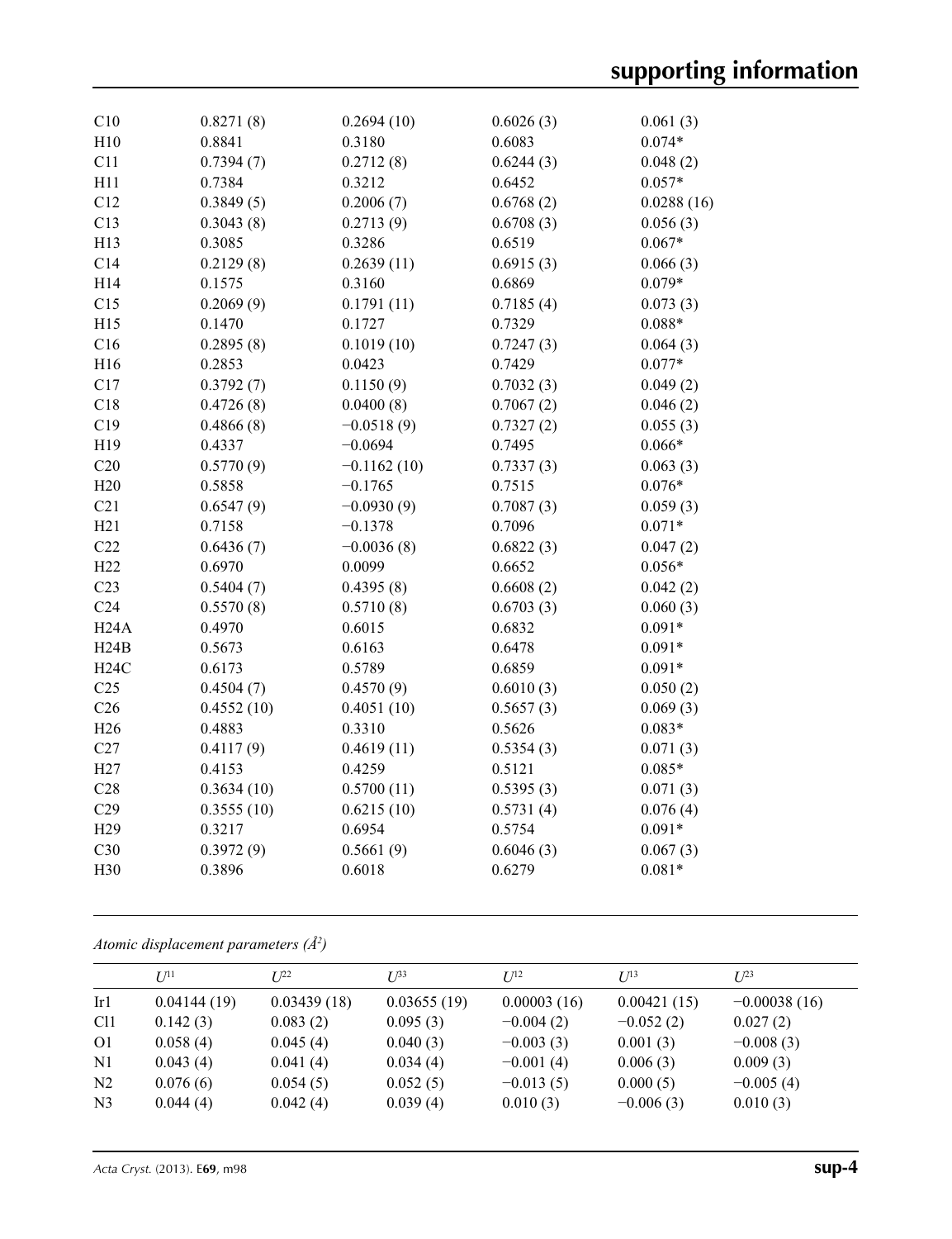| C1              | 0.045(5) | 0.034(5) | 0.039(5)  | 0.003(4)    | $-0.006(4)$ | 0.011(4)    |
|-----------------|----------|----------|-----------|-------------|-------------|-------------|
| C <sub>2</sub>  | 0.059(6) | 0.057(6) | 0.049(6)  | $-0.003(5)$ | $-0.006(5)$ | 0.001(5)    |
| C <sub>3</sub>  | 0.070(7) | 0.051(6) | 0.069(7)  | $-0.017(6)$ | $-0.018(6)$ | $-0.003(6)$ |
| C <sub>4</sub>  | 0.092(9) | 0.057(7) | 0.053(7)  | 0.004(7)    | $-0.021(6)$ | $-0.006(5)$ |
| C <sub>5</sub>  | 0.072(8) | 0.058(6) | 0.045(6)  | 0.012(6)    | 0.000(5)    | $-0.004(5)$ |
| C <sub>6</sub>  | 0.058(6) | 0.039(5) | 0.039(5)  | 0.008(5)    | $-0.004(4)$ | 0.004(4)    |
| C7              | 0.053(6) | 0.046(5) | 0.032(5)  | 0.005(5)    | 0.004(4)    | 0.000(4)    |
| C8              | 0.069(7) | 0.064(7) | 0.054(6)  | 0.007(6)    | 0.019(6)    | 0.006(6)    |
| C9              | 0.063(7) | 0.083(8) | 0.054(6)  | 0.011(7)    | 0.025(5)    | $-0.004(6)$ |
| C10             | 0.048(6) | 0.066(7) | 0.070(7)  | $-0.012(5)$ | 0.007(5)    | 0.011(6)    |
| C11             | 0.051(5) | 0.041(5) | 0.051(5)  | $-0.008(5)$ | 0.008(5)    | 0.006(4)    |
| C12             | 0.024(4) | 0.030(4) | 0.033(4)  | 0.002(4)    | 0.004(3)    | $-0.006(4)$ |
| C13             | 0.060(6) | 0.044(6) | 0.063(6)  | $-0.006(5)$ | 0.009(5)    | $-0.006(5)$ |
| C14             | 0.042(6) | 0.075(8) | 0.082(8)  | 0.007(6)    | 0.011(6)    | $-0.019(7)$ |
| C15             | 0.048(6) | 0.085(9) | 0.086(9)  | $-0.017(6)$ | 0.025(6)    | $-0.011(7)$ |
| C16             | 0.054(6) | 0.073(7) | 0.066(7)  | $-0.019(6)$ | 0.028(5)    | $-0.009(6)$ |
| C17             | 0.050(6) | 0.051(6) | 0.046(5)  | $-0.016(5)$ | 0.003(4)    | $-0.021(5)$ |
| C18             | 0.055(6) | 0.049(5) | 0.033(5)  | $-0.015(5)$ | 0.004(4)    | $-0.003(4)$ |
| C19             | 0.066(7) | 0.061(6) | 0.037(5)  | $-0.018(6)$ | 0.000(5)    | 0.006(5)    |
| C20             | 0.083(8) | 0.058(6) | 0.048(6)  | 0.004(6)    | $-0.013(6)$ | 0.014(5)    |
| C21             | 0.072(7) | 0.057(6) | 0.048(6)  | 0.012(6)    | $-0.010(5)$ | 0.004(5)    |
| C <sub>22</sub> | 0.048(5) | 0.041(5) | 0.051(6)  | 0.007(4)    | 0.000(4)    | 0.002(4)    |
| C <sub>23</sub> | 0.052(6) | 0.031(5) | 0.043(5)  | $-0.007(4)$ | 0.006(4)    | $-0.009(4)$ |
| C <sub>24</sub> | 0.070(7) | 0.043(6) | 0.068(7)  | $-0.009(5)$ | $-0.012(6)$ | $-0.007(5)$ |
| C <sub>25</sub> | 0.044(6) | 0.050(6) | 0.055(6)  | $-0.012(5)$ | 0.001(5)    | 0.003(5)    |
| C <sub>26</sub> | 0.104(9) | 0.050(6) | 0.055(7)  | 0.013(6)    | $-0.006(6)$ | 0.001(5)    |
| C27             | 0.092(9) | 0.076(8) | 0.045(6)  | 0.008(7)    | $-0.009(6)$ | 0.002(6)    |
| C28             | 0.087(9) | 0.065(8) | 0.060(7)  | $-0.009(7)$ | $-0.023(6)$ | 0.015(6)    |
| C29             | 0.083(9) | 0.043(6) | 0.103(10) | $-0.002(6)$ | $-0.019(8)$ | 0.014(7)    |
| C30             | 0.084(8) | 0.047(6) | 0.072(8)  | 0.005(6)    | $-0.001(6)$ | $-0.004(6)$ |
|                 |          |          |           |             |             |             |

*Geometric parameters (Å, º)*

| $Ir1-C1$   | 1.990(9)  | $C12 - C13$   | 1.315(12) |
|------------|-----------|---------------|-----------|
| Irl $-N2$  | 1.998(9)  | $C12 - C17$   | 1.344(12) |
| $Ir1-N1$   | 2.039(7)  | $C13 - C14$   | 1.392(13) |
| Irl $-C12$ | 2.045(7)  | $C13 - H13$   | 0.9300    |
| Irl $-M3$  | 2.213(7)  | $C14 - C15$   | 1.350(15) |
| $Ir1-01$   | 2.220(6)  | $C14 - H14$   | 0.9300    |
| Irl $-C23$ | 2.616(8)  | $C15 - C16$   | 1.380(15) |
| $Cl1-C28$  | 1.738(11) | $C15 - H15$   | 0.9300    |
| $O1 - C23$ | 1.279(10) | $C16 - C17$   | 1.395(12) |
| $N1 - C11$ | 1.331(11) | $C16$ —H $16$ | 0.9300    |
| $N1-C7$    | 1.359(11) | $C17 - C18$   | 1.463(13) |
| $N2-C22$   | 1.391(12) | $C18 - C19$   | 1.390(12) |
| $N2$ —C18  | 1.436(12) | $C19 - C20$   | 1.363(14) |
| $N3 - C23$ | 1.330(10) | $C19 - H19$   | 0.9300    |
| $N3 - C25$ | 1.367(11) | $C20-C21$     | 1.365(14) |
|            |           |               |           |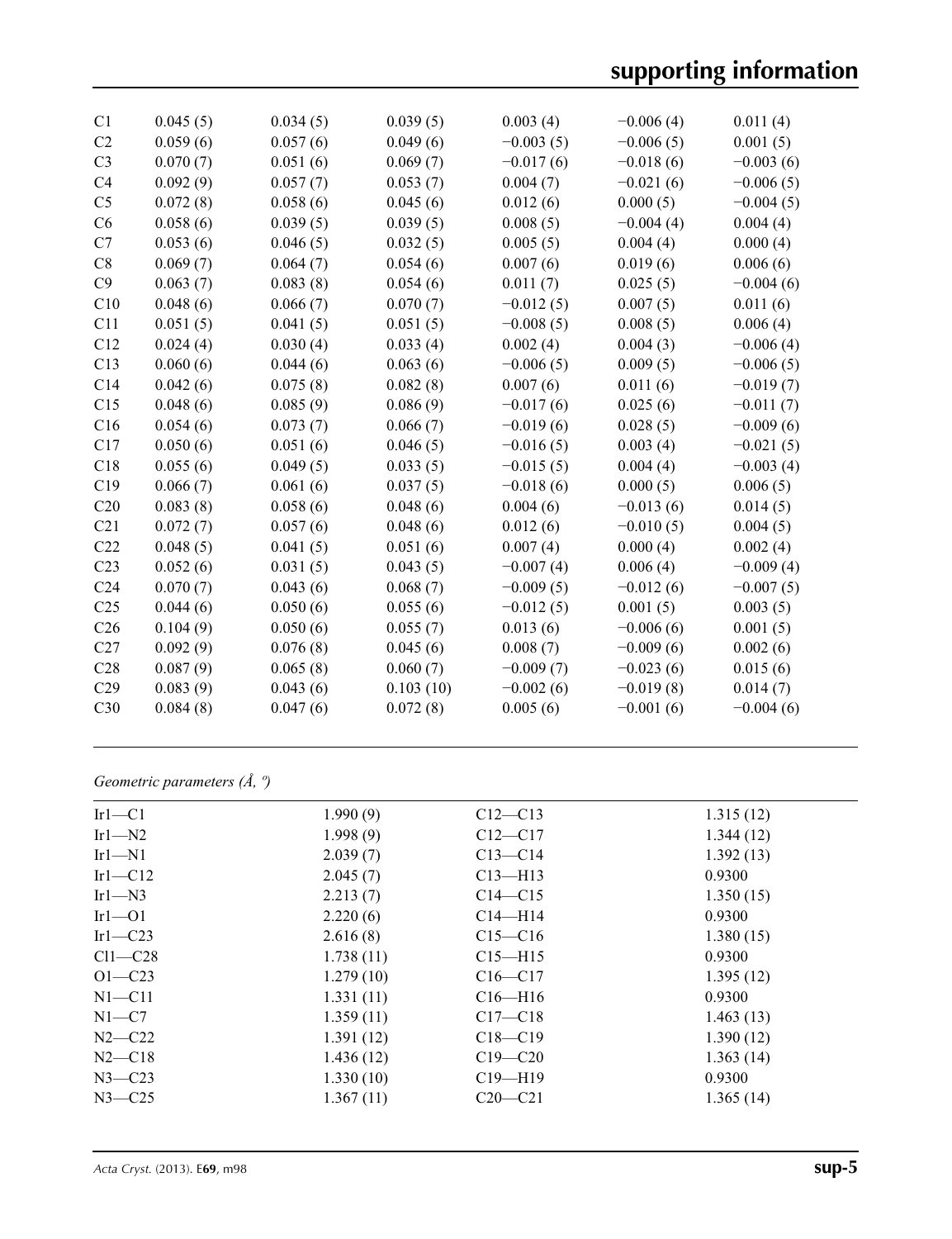| $C1-C2$          | 1.396(13) | $C20-H20$         | 0.9300    |
|------------------|-----------|-------------------|-----------|
| $C1-C6$          | 1.407(12) | $C21 - C22$       | 1.380(12) |
| $C2-C3$          | 1.387(13) | $C21 - H21$       | 0.9300    |
| $C2-H2$          | 0.9300    | $C22-H22$         | 0.9300    |
| $C3-C4$          | 1.387(15) | $C23-C24$         | 1.510(12) |
| $C3-H3$          | 0.9300    | $C24 - H24A$      | 0.9600    |
| $C4 - C5$        | 1.360(15) | $C24 - H24B$      | 0.9600    |
| $C4 - H4$        | 0.9300    | C24-H24C          | 0.9600    |
| $C5-C6$          | 1.394(13) | $C25 - C26$       | 1.391(13) |
| $C5 - H5$        | 0.9300    | $C25 - C30$       | 1.394(14) |
| $C6-C7$          | 1.453(13) | $C26-C27$         | 1.375(14) |
| $C7-C8$          | 1.388(13) | $C26 - H26$       | 0.9300    |
| $C8 - C9$        | 1.364(15) | $C27-C28$         | 1.356(15) |
| $C8 - H8$        | 0.9300    | $C27 - H27$       | 0.9300    |
| $C9 - C10$       | 1.376(14) | $C28 - C29$       | 1.336(16) |
| $C9 - H9$        | 0.9300    | $C29 - C30$       | 1.394(15) |
| $C10 - C11$      | 1.371(13) | C29-H29           | 0.9300    |
| $C10 - H10$      | 0.9300    | C30-H30           | 0.9300    |
| $C11 - H11$      | 0.9300    |                   |           |
|                  |           |                   |           |
| $Cl$ -Irl-N2     | 87.8(3)   | $C13-C12-C17$     | 119.5(8)  |
| $Cl - Ir1 - N1$  | 80.3(3)   | $C13 - C12 - Ir1$ | 124.8(7)  |
| $N2$ —Irl—N1     | 97.5(3)   | $C17 - C12 - Ir1$ | 115.7(6)  |
| $Cl$ -Irl-C12    | 95.8(3)   | $C12 - C13 - C14$ | 122.8(10) |
| $N2$ -Irl-C12    | 81.2(3)   | $C12 - C13 - H13$ | 118.6     |
| $N1$ -Irl-C12    | 176.0(3)  | $C14 - C13 - H13$ | 118.6     |
| $Cl$ -Irl-N3     | 111.7(3)  | $C15-C14-C13$     | 118.2(10) |
| $N2$ —Irl—N3     | 160.2(3)  | $C15-C14-H14$     | 120.9     |
| $N1$ —Irl—N3     | 89.7(3)   | $C13 - C14 - H14$ | 120.9     |
| $C12$ —Irl—N3    | 92.7(3)   | $C14 - C15 - C16$ | 120.2(10) |
| Cl—Ir1—O1        | 170.1(3)  | $C14 - C15 - H15$ | 119.9     |
| $N2 - Ir1 - O1$  | 101.2(3)  | $C16-C15-H15$     | 119.9     |
| $N1$ —Irl—O1     | 94.3(3)   | $C15-C16-C17$     | 118.7(11) |
| $C12 - Ir1 - O1$ | 89.7(3)   | $C15-C16-H16$     | 120.7     |
| $N3$ —Irl—O1     | 59.8(2)   | $C17 - C16 - H16$ | 120.7     |
| $Cl$ -Irl-C23    | 142.0(3)  | $C12-C17-C16$     | 120.6(10) |
| $N2$ -Irl-C23    | 130.2(3)  | $C12-C17-C18$     | 114.6(8)  |
| $N1$ —Irl—C23    | 92.2(3)   | $C16-C17-C18$     | 124.8(10) |
| $C12$ —Irl—C23   | 91.5(3)   | $C19 - C18 - N2$  | 119.7(9)  |
| $N3$ —Irl—C23    | 30.5(3)   | $C19 - C18 - C17$ | 125.3(9)  |
| $O1 - Ir1 - C23$ | 29.2(2)   | $N2 - C18 - C17$  | 115.0(8)  |
| $C23 - 01 - Ir1$ | 92.8(5)   | $C20-C19-C18$     | 120.7(10) |
| $C11 - N1 - C7$  | 119.5(8)  | C20-C19-H19       | 119.7     |
| $C11 - N1 - Ir1$ | 124.2(6)  | C18-C19-H19       | 119.7     |
| $C7 - N1 - Ir1$  | 116.2(6)  | $C19 - C20 - C21$ | 120.4(10) |
| $C22 - N2 - C18$ | 117.2(8)  | $C19 - C20 - H20$ | 119.8     |
| $C22-M2-Ir1$     | 129.3(7)  | $C21 - C20 - H20$ | 119.8     |
| $C18 - N2 - Ir1$ | 113.4(7)  | $C20-C21-C22$     | 120.8(10) |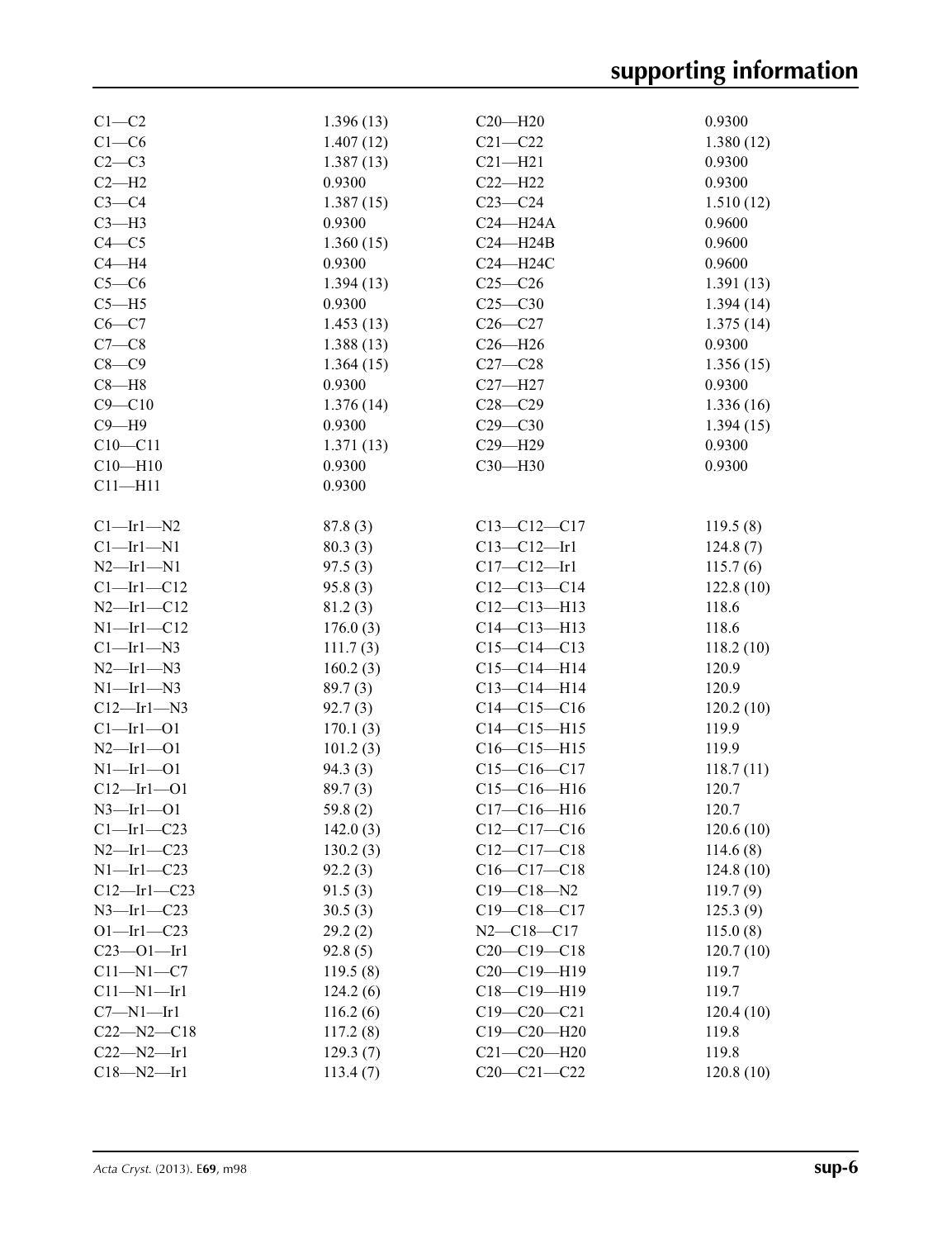| $C23 - N3 - C25$      | 130.2(8)    | $C20-C21-H21$          | 119.6       |
|-----------------------|-------------|------------------------|-------------|
| $C23 - N3 - Ir1$      | 91.7(5)     | $C22-C21-H21$          | 119.6       |
| $C25 - N3 - Ir1$      | 138.1(6)    | $C21 - C22 - N2$       | 121.1(9)    |
| $C2-C1-C6$            | 117.2(8)    | $C21 - C22 - H22$      | 119.4       |
| $C2-C1-Ir1$           | 128.2(7)    | $N2 - C22 - H22$       | 119.4       |
| $C6-C1-Ir1$           | 114.6(7)    | $O1 - C23 - N3$        | 115.7(7)    |
| $C3-C2-C1$            | 121.9(10)   | $O1 - C23 - C24$       | 118.2(8)    |
| $C3-C2-H2$            | 119.1       | $N3 - C23 - C24$       | 126.1(9)    |
| $C1-C2-H2$            | 119.1       | $O1 - C23 - Ir1$       | 57.9(4)     |
| $C2 - C3 - C4$        | 119.1(10)   | $N3 - C23 - Ir1$       | 57.7(4)     |
| $C2-C3-H3$            | 120.5       | $C24 - C23 - Ir1$      | 175.9(7)    |
| $C4-C3-H3$            | 120.5       | C23-C24-H24A           | 109.5       |
| $C5-C4-C3$            | 120.8(10)   | $C23-C24-H24B$         | 109.5       |
| $C5-C4-H4$            | 119.6       | H24A-C24-H24B          | 109.5       |
| $C3-C4-H4$            | 119.6       | C23-C24-H24C           | 109.5       |
| $C4-C5-C6$            | 120.3(10)   | H24A-C24-H24C          | 109.5       |
| $C4-C5-H5$            |             |                        | 109.5       |
|                       | 119.8       | H24B-C24-H24C          |             |
| $C6-C5-H5$            | 119.8       | $N3 - C25 - C26$       | 118.6(9)    |
| $C5-C6-C1$            | 120.7(9)    | $N3 - C25 - C30$       | 123.7(9)    |
| $C5-C6-C7$            | 123.8(9)    | $C26 - C25 - C30$      | 117.7(10)   |
| $C1 - C6 - C7$        | 115.6(8)    | $C27-C26-C25$          | 120.8(10)   |
| $N1-C7-C8$            | 119.3(9)    | $C27-C26 - H26$        | 119.6       |
| $N1-C7-C6$            | 113.3(8)    | $C25-C26-H26$          | 119.6       |
| $C8 - C7 - C6$        | 127.3(9)    | $C28 - C27 - C26$      | 120.3(11)   |
| $C9 - C8 - C7$        | 120.5(10)   | C28-C27-H27            | 119.9       |
| $C9-C8-H8$            | 119.8       | $C26-C27-H27$          | 119.9       |
| $C7-C8-H8$            | 119.8       | $C29 - C28 - C27$      | 120.6(11)   |
| $C8 - C9 - C10$       | 119.6(10)   | $C29 - C28 - C11$      | 118.7(10)   |
| $C8 - C9 - H9$        | 120.2       | $C27 - C28 - C11$      | 120.7(10)   |
| $C10-C9-H9$           | 120.2       | $C28 - C29 - C30$      | 121.0(11)   |
| $C11 - C10 - C9$      | 118.1(10)   | C28-C29-H29            | 119.5       |
| $C11 - C10 - H10$     | 120.9       | C30-C29-H29            | 119.5       |
| $C9 - C10 - H10$      | 120.9       | $C25-C30-C29$          | 119.5(11)   |
| $N1 - C11 - C10$      | 123.0(9)    | C25-C30-H30            | 120.2       |
| $N1 - C11 - H11$      | 118.5       | C29-C30-H30            | 120.2       |
| $C10 - C11 - H11$     | 118.5       |                        |             |
|                       |             |                        |             |
| $Cl$ —Irl—O1—C23      | 31(2)       | $C9 - C10 - C11 - N1$  | $-1.0(15)$  |
| $N2$ -Irl-Ol-C23      | $-174.5(6)$ | $Cl$ -Irl-Cl2-Cl3      | $-90.0(8)$  |
| $N1 - Ir1 - O1 - C23$ | 87.0(5)     | $N2$ —Irl—C12—C13      | $-176.8(8)$ |
| $C12$ -Irl-01-C23     | $-93.5(5)$  | $N1 - Ir1 - C12 - C13$ | $-106(4)$   |
| $N3$ —Irl—Ol—C23      | $-0.2(5)$   | $N3$ -Irl-C12-C13      | 22.2(8)     |
| $Cl$ -Irl-Nl-Cll      | 177.9(7)    | $O1$ -Irl-C12-C13      | 81.9 (8)    |
| $N2$ -Irl-Nl-Cll      | $-95.7(7)$  | $C23$ -Irl-C12-C13     | 52.7(8)     |
| $C12$ —Irl—N1—C11     | $-166(4)$   | $Cl$ —Irl—C12—C17      | 89.0(6)     |
| $N3$ —Irl—Nl—Cl1      | 65.8(7)     | $N2$ —Irl—C12—C17      | 2.1(6)      |
| $O1 - Ir1 - N1 - C11$ | 6.2(7)      | $N1$ —Irl—C12—C17      | 73 (4)      |
| $C23$ -Irl-N1-C11     | 35.4(7)     | $N3$ -Irl-C12-C17      | $-158.9(6)$ |
|                       |             |                        |             |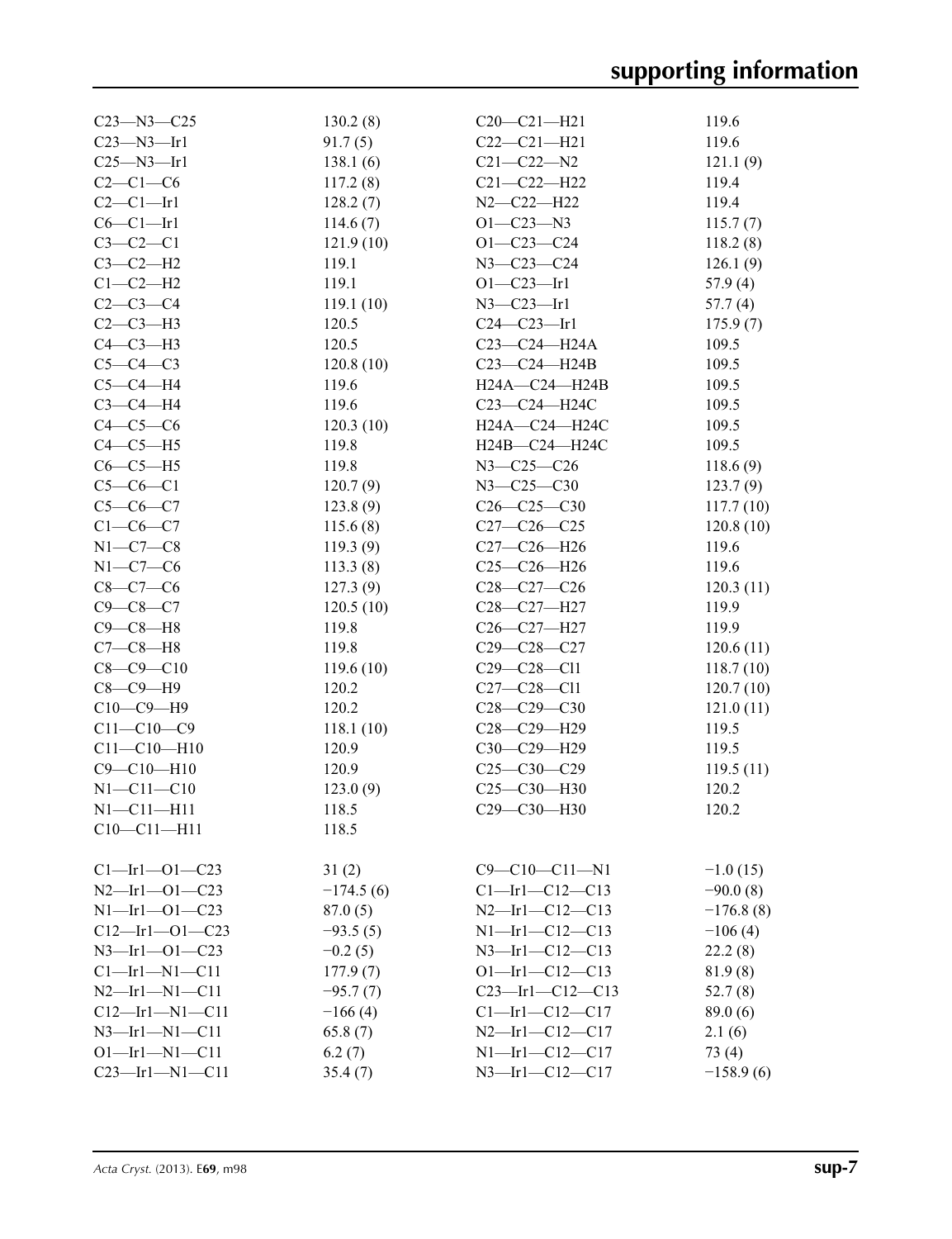| $Cl$ —Irl—Nl—C7      | $-0.2(6)$    | $O1$ -Irl-C12-C17                                     | $-99.2(6)$              |
|----------------------|--------------|-------------------------------------------------------|-------------------------|
| $N2$ —Irl—Nl—C7      | 86.2(6)      | $C23$ —Irl—C12—C17                                    | $-128.4(6)$             |
| $C12$ —Irl—Nl—C7     | 16(4)        | $C17-C12-C13-C14$                                     | 1.9(14)                 |
| $N3$ —Irl—N1—C7      | $-112.3(6)$  | Irl—C12—C13—C14                                       | $-179.2(7)$             |
| $O1$ -Irl-N1-C7      | $-171.9(6)$  | $C12-C13-C14-C15$                                     | $-1.1(16)$              |
| $C23$ —Irl—N1—C7     | $-142.7(6)$  | $C13-C14-C15-C16$                                     | $-0.5(17)$              |
| $Cl$ -Irl-N2-C22     | 84.0(8)      | $C14-C15-C16-C17$                                     | 1.2(17)                 |
| $N1$ —Irl—N2—C22     | 4.1(8)       | $C13-C12-C17-C16$                                     | $-1.1(13)$              |
| $C12$ —Irl—N2—C22    | $-179.7(8)$  | $Ir1-C12-C17-C16$                                     | 179.9(7)                |
| $N3$ —Irl—N2—C22     | $-106.4(11)$ | $C13-C12-C17-C18$                                     | 178.5(8)                |
| $O1$ —Ir1—N2—C22     | $-91.8(8)$   | $Ir1-C12-C17-C18$                                     | $-0.5(9)$               |
| $C23$ —Irl—N2—C22    | $-95.3(8)$   | $C15-C16-C17-C12$                                     | $-0.4(15)$              |
| $Cl$ —Irl—N2—C18     | $-99.6(6)$   | $C15-C16-C17-C18$                                     | 180.0(9)                |
| $N1$ —Irl—N2—C18     | $-179.5(6)$  | $C22 - N2 - C18 - C19$                                | 0.6(12)                 |
| $C12$ —Irl—N2—C18    | $-3.3(6)$    | $Ir1 - N2 - C18 - C19$                                | $-176.3(7)$             |
| $N3$ —Irl—N2—C18     | 69.9 (12)    | $C22 - N2 - C18 - C17$                                | $-179.0(8)$             |
| $O1$ —Irl—N2—C18     | 84.6 (6)     | Irl—N2—C18—C17                                        | 4.1(10)                 |
| $C23$ —Irl—N2—C18    | 81.1(7)      | $C12-C17-C18-C19$                                     | 178.0(8)                |
| $Cl$ —Irl—N3—C23     | $-174.4(5)$  | $C16-C17-C18-C19$                                     | $-2.3(15)$              |
| $N2$ —Ir1—N3—C23     | 16.9(12)     | $C12-C17-C18-N2$                                      | $-2.4(11)$              |
| $N1$ —Irl—N3—C23     | $-94.9(5)$   | $C16-C17-C18-N2$                                      | 177.3(9)                |
| $C12$ —Irl—N3—C23    | 88.2(5)      | $N2-C18-C19-C20$                                      | 0.6(14)                 |
| $O1$ —Irl—N3—C23     | 0.2(5)       | $C17-C18-C19-C20$                                     | $-179.8(9)$             |
| $Cl$ —Irl—N3—C25     | 6.3(10)      | $C18-C19-C20-C21$                                     | $-1.1(16)$              |
| $N2$ —Ir1—N3—C25     | $-162.4(10)$ | $C19-C20-C21-C22$                                     | 0.3(16)                 |
| $N1$ —Irl—N3—C25     | 85.8 (9)     | $C20-C21-C22-N2$                                      | 1.0(15)                 |
| $C12$ —Irl—N3—C25    | $-91.1(9)$   | $C18 - N2 - C22 - C21$                                |                         |
| $O1$ —Irl—N3—C25     | $-179.1(10)$ | $Ir1-N2-C22-C21$                                      | $-1.4(13)$<br>174.9(7)  |
| $C23$ —Irl—N3—C25    | $-179.3(12)$ | Irl $-$ Ol $-$ C23 $-$ N3                             | 0.3(8)                  |
| $N2$ —Irl—Cl—C2      | 79.6 (8)     |                                                       |                         |
| $N1$ —Irl—Cl—C2      | 177.6(8)     | $Ir1$ —O $1$ —C $23$ —C $24$<br>$C25 - N3 - C23 - O1$ | $-178.4(8)$<br>179.1(8) |
|                      |              |                                                       |                         |
| $C12$ —Irl—Cl—C2     | $-1.3(8)$    | $Ir1 - N3 - C23 - O1$                                 | $-0.3(8)$               |
| $N3$ —Irl—Cl—C2      | $-96.6(8)$   | $C25 - N3 - C23 - C24$                                | $-2.3(15)$              |
| $O1 - Ir1 - C1 - C2$ | $-125.3(17)$ | $Ir1$ —N3—C23—C24                                     | 178.3(9)                |
| $C23$ —Irl—Cl—C2     | $-101.3(9)$  | $C25 - N3 - C23 - Ir1$                                | 179.4(11)               |
| $N2$ -Irl-Cl-C6      | $-99.0(6)$   | $Cl$ —Irl—C23—O1                                      | $-171.8(6)$             |
| $N1$ -Irl-Cl-C6      | $-1.0(6)$    | $N2$ —Irl—C23—O1                                      | 7.1(7)                  |
| $C12$ —Irl—Cl—C6     | $-179.9(6)$  | $N1$ —Ir $1$ —C23—O1                                  | $-94.7(5)$              |
| $N3$ —Irl—Cl—C6      | 84.8 (6)     | $C12$ —Irl—C23—O1                                     | 86.8(5)                 |
| $O1$ —Irl—Cl—C6      | 56(2)        | $N3$ —Irl—C23—O1                                      | 179.7(9)                |
| $C23$ —Irl—Cl—C6     | 80.1(8)      | $Cl$ —Irl—C23—N3                                      | 8.5(8)                  |
| $C6-C1-C2-C3$        | $-1.9(14)$   | $N2$ -Irl-C23-N3                                      | $-172.6(5)$             |
| $Ir1-C1-C2-C3$       | 179.6(7)     | $N1$ —Ir1—C23—N3                                      | 85.6(5)                 |
| $C1-C2-C3-C4$        | 0.5(16)      | $C12$ —Irl—C23—N3                                     | $-92.9(5)$              |
| $C2-C3-C4-C5$        | 1.0(16)      | $O1$ —Ir1—C23—N3                                      | $-179.7(9)$             |
| $C3 - C4 - C5 - C6$  | $-1.1(16)$   | $Cl$ -Irl-C23-C24                                     | $-152(10)$              |
| $C4 - C5 - C6 - C1$  | $-0.3(14)$   | $N2$ —Irl—C23—C24                                     | 27(10)                  |
| $C4 - C5 - C6 - C7$  | 178.0(9)     | $N1 - Ir1 - C23 - C24$                                | $-75(10)$               |